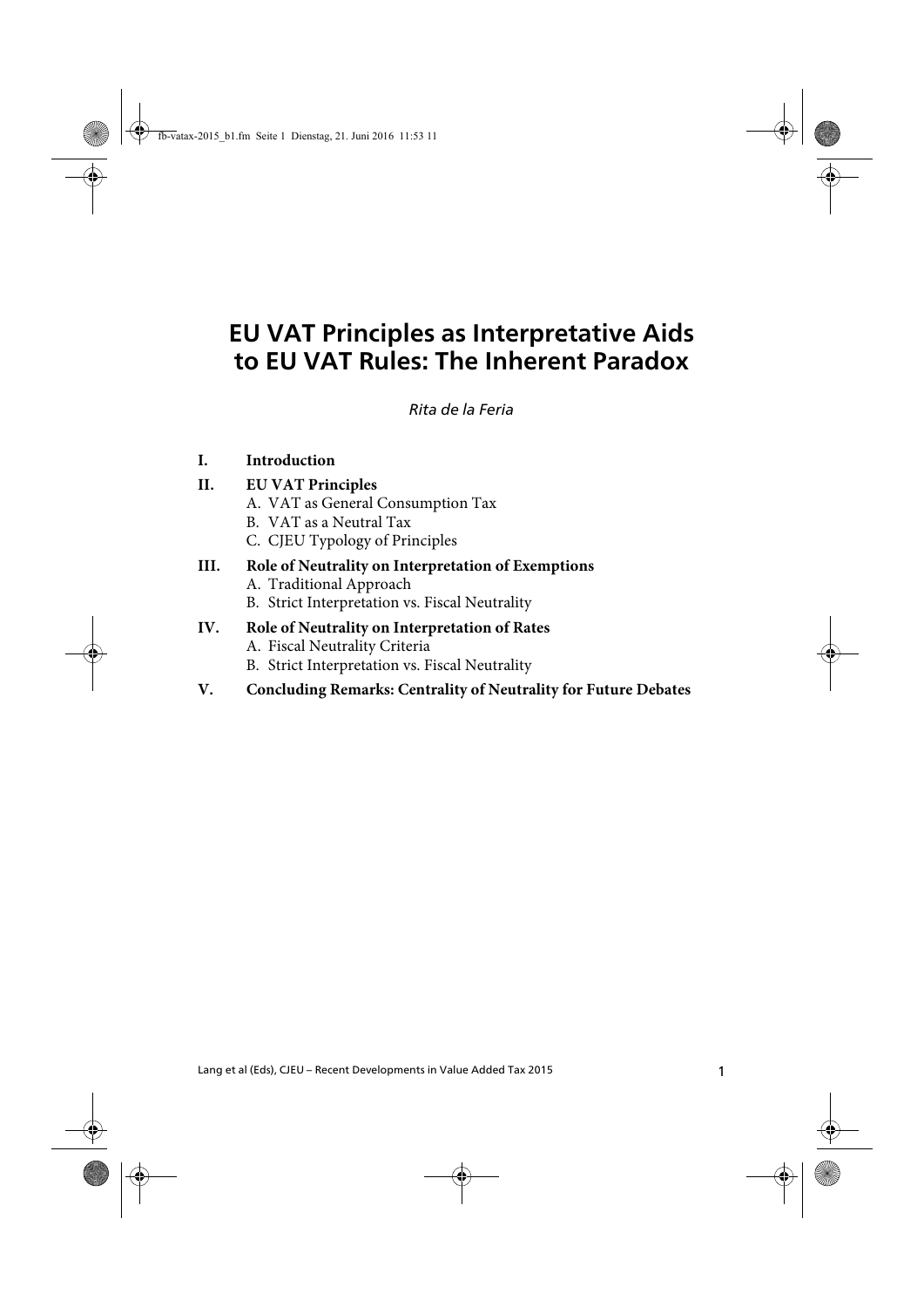## **I. Introduction**<sup>1</sup>

The EU VAT system is founded on two basic principles, namely the principle of VAT as a general consumption tax, and the principle of fiscal neutrality. Based on key elements of the VAT system as it was introduced in the 1960s, they have both been developed by the Court as fundamental principles of the system over an extended period of time, spanning almost five decades. Once exclusions from the tax base, such as exemptions and reduced rates, are introduced, however, these two principles became contradictory. This results in a dialectic struggle, whereby a choice must be made when interpreting VAT rules on exclusions. Interpreting these rules in light of the principle of VAT as a tax on consumption, and its corollary, the principle of strict interpretation, will result in a less neutral system. Interpreting these rules according to the principle of fiscal neutrality will result in further erosion of the tax base and legal uncertainty. The chapter begins by presenting a typology of European VAT principles based upon the jurisprudence of the CJEU. It then assesses that jurisprudence, insofar as exclusions from the tax base are concerned, namely rules on VAT exemptions, and rules on VAT reduced rates, highlighting this dialectic struggle, and identifying both the Court's traditional stand on it, and its more recent approach. An empirical assessment of the hypothesis is then presented, by reviewing a five year sample of cases on the interpretation of the scope of VAT exemptions and identifying for each case whether the CJEU decided on the basis of the principle of fiscal neutrality, or on the basis of the principle of strict interpretation. Whilst not meant to be considered as an accurate method of determining the Court's preferences as regards to interpretative methods, the exercise demonstrates not only a growing preference for fiscal neutrality, but also the increasingly casuistic nature of interpreting VAT rules on exclusions of the tax base. The paper concludes that these tendencies are likely to continue in the event of new economic realities, and that the challenge for the CJEU will be to reach the proper balance between promoting neutrality and eliminating distortions, without creating an environment of legal uncertainty, which will undermine confidence and economic growth.

# **II. EU VAT Principles**

The EU VAT system is founded upon two basic principles, namely the principle of VAT as a general consumption tax, and the principle of fiscal neutrality. Based on key elements of the VAT system as it was introduced in the 1960s, they have both been developed by the Court as fundamental principles of the system over an extended period of approximately five decades.

<sup>1</sup> Earlier versions of this paper, or sections therein, were presented at conferences/seminars held in Trier (March 2013), Leiden (May 2015), as well as in Vienna (December 2015). I am grateful to the organisers and for the comments received therein.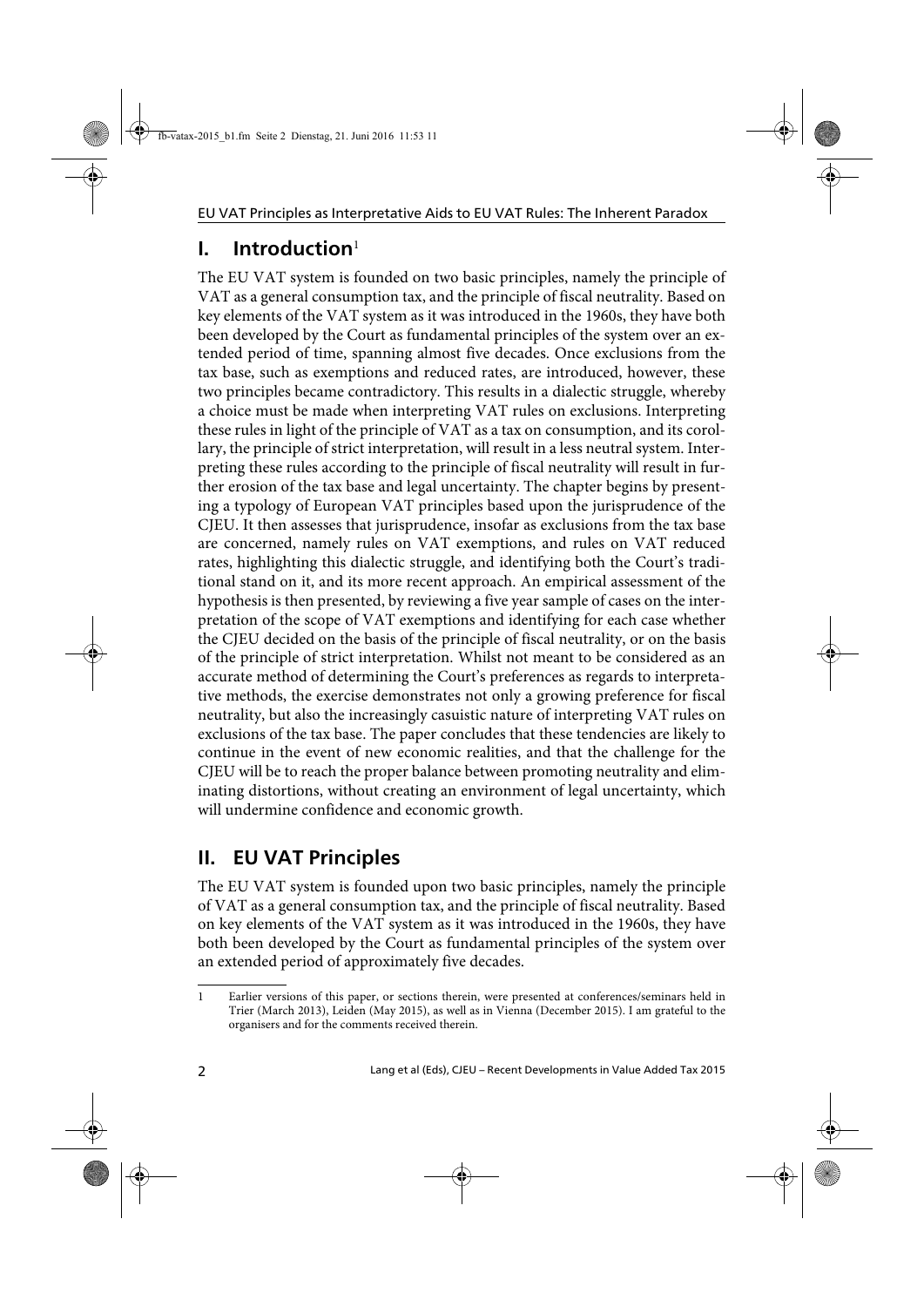### **A. VAT as General Consumption Tax**

Despite ambiguous terminology VAT is a general tax on consumption, and rationale for reference in the Treaties, and some earlier legislation to turnover taxes is merely historical.<sup>2</sup> The principle was enshrined in Art. 2 of the First VAT Directive which states that '*the principle of the common system of value added tax involves application to goods and services of a general tax on consumption*' 3 , and it has also been consistently reiterated by the Court in cases dating back to the early 1980s.4 In the more recent *My Travel*, the Court stated:

'It is to be remembered that the basic principle of VAT is that it is a consumption tax designed to be borne only by the final consumer.'5

Yet, whilst as general tax on consumption VAT should apply to all consumption, the decision was made in the 1960s by the EU legislator to exclude certain consumption from the tax base. The rationale for excluding consumption from the tax base in 1960s/1970s was essentially two-fold, namely, to replicate exclusions from the tax base that was applicable under previous cumulative taxes, and to reflect the existence of technical obstacles to the application of VAT to some services, the so-called difficult-to-tax services. Over time, three additional explanations were given for the use of (merit) exemptions, and reduced rates, namely:

- **Vertical equity:** idea that these concessions limit the natural regressivity of VAT, i.e. that the tax weights more heavily on poorer income households; therefore, so applying exemptions to key products (e.g., food, healthcare, and education) would limit the impact of the tax on those households;
- **Positive externalities:** idea that these concessions increased consumption of so-called merit goods (e.g., books, cultural events, and sport activities);
- **Increase employment:** idea that application of reduced rates will ultimately lead to increased employment in labor-intensive industries (e.g., hairdressing), or areas where price is particularly elastic (e.g., electronics), or both (e.g., restaurants).6

<sup>2</sup> On VAT as a tax on consumption, see J. Englisch, 'VAT/GST and Direct Taxes: Different Purposes' in M. Lang/P. Melz/E. Kristoffersson (eds.), *Value Added Tax and Direct Taxation – Similarities and Differences* (Amsterdam: IBFD, 2009); and D. Butler, 'VAT as a Tax on Consumption: Some Thoughts on the Recent Judgement in *Parker Hale Ltd v Customs and Excise Commissioners*' (2000) *British Tax Review* 5, pp. 545–553.

<sup>3</sup> First Council Directive 67/227/EEC of 11 April 1967 on the harmonisation of legislation of Member States concerning turnover taxes, OJ 71, 14/04/1967, p. 1301.

<sup>4</sup> CJEU, 26 March 1987, Case C-235/85, *Commission v Netherlands*, ECLI:EU:C:1987:161; CJEU, 29 February 1996, Case C-215/94, *Mohr*, ECLI:EU:C:1996:72; and CJEU, 18 December 1997, Case C-384/95, *Landboden-Agrardienste*, ECLI:EU:C:1997:627.

<sup>5</sup> CJEU, 6 October 2005, Case C-291/03, *My Travel*, ECLI:EU:C:2005:591.

<sup>6</sup> These arguments for exclusions from the tax base are analysed in detail in R. de la Feria, 'Blueprint for Reform of VAT Rates in Europe' (2015) *Intertax* 43(2), pp. 154-171, for rates; and R. de la Feria/ R. Krever, 'Ending VAT Exemptions: Towards A Post-Modern VAT' in R. de la Feria (ed.), *VAT Exemptions: Consequences and Design Alternatives* (The Hague: Kluwer Law International, 2013), pp. 3-35, for exemptions.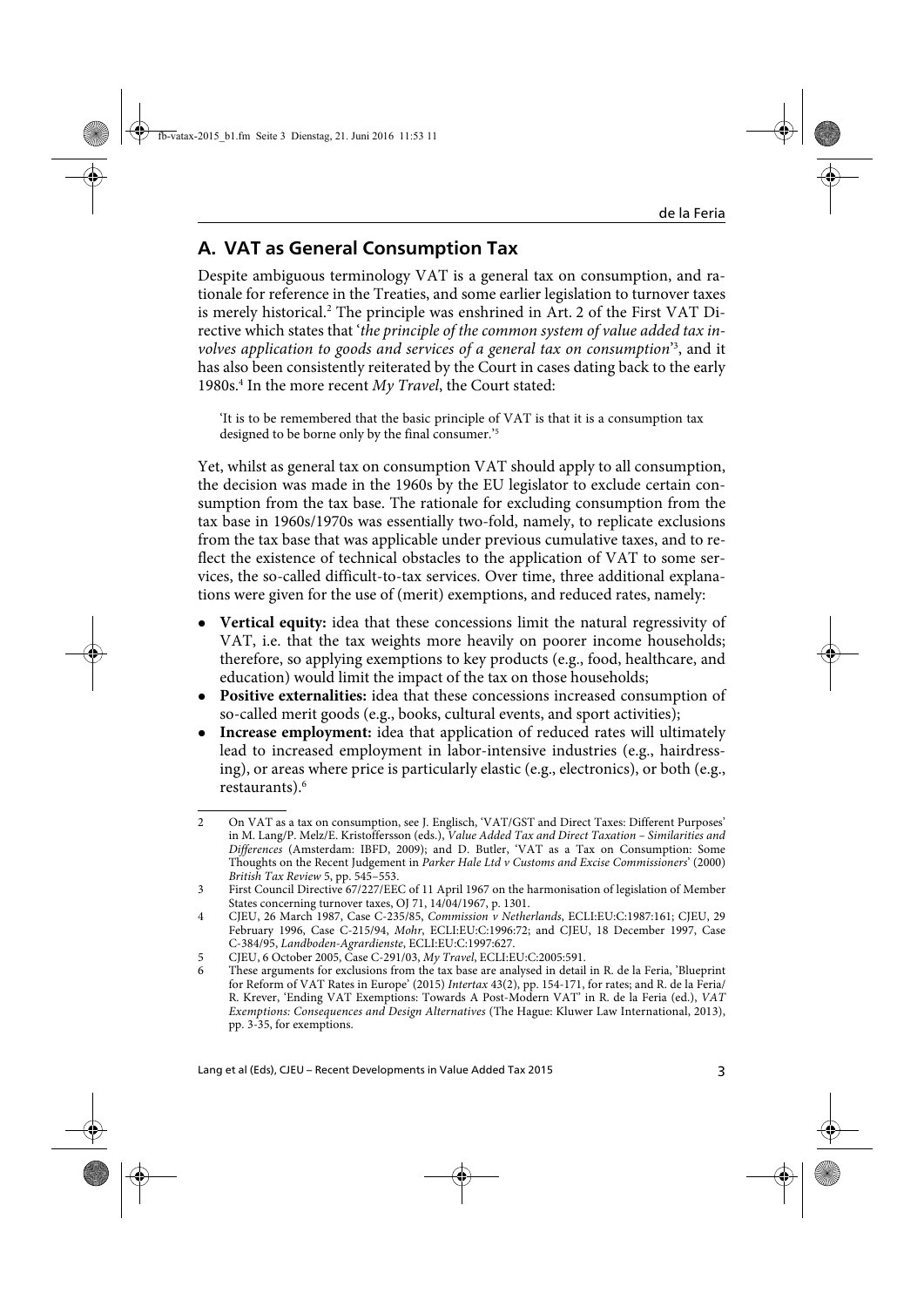These exclusions from the tax base, however, had a very significant impact on neutrality.

## **B. VAT as a Neutral Tax**

Whilst there are various definitions of neutrality, $7$  generally, a neutral tax is one that does not influence commercial decisions. Taken in that sense, the neutrality of VAT is usually considered as one of primary reasons for its introduction. In Europe, this much is articulated in the *Neumark* Report<sup>8</sup> which uses neutrality as the main argument for VAT against the – at the time, common – use of cumulative taxes;<sup>9</sup> and the worldwide, the spread of VAT to over 150 countries has been attributed to its technical advantages, most notably neutrality.10

It is, therefore, unsurprising that the principle of VAT as a neutral tax was enshrined in the First VAT Directive and was quickly developed by the CJEU as the principle of fiscal neutrality in its early case-law. In *Hong Kong*, one of the Court's earliest judgments on VAT, it stated:

'[The Preamble to the First Directive] refers to the need to achieve such harmonisation of legislation concerning turnover taxes as will eliminate factors which may distort conditions of competition, and therefore, to secure neutrality in competition, in the sense that within each country similar goods should bear the same tax burden, whatever the length of the production and distribution chain.'11

## **C. CJEU Typology of Principles**

In addition to the above mentioned two fundamental principles of the EU VAT system, the CJEU has developed various sub-principles which are, in essence, corollaries of the two main principles. The principles of VAT uniformity, equality, and elimination of distortions in competition have been developed as corollaries of the principle of fiscal neutrality. Although their existence was already somewhat implicit in several early cases, where the Court concluded that the principle of fiscal neutrality precluded Member States from treating lawful and unlawful

<sup>7</sup> See B. Terra/J. Kajus, *A Guide to European VAT Directives 2015*, Volume 1 (Amsterdam: IBFD, 2015). For a new comprehensive study on neutrality, see C. Herbain, *VAT Neutrality* (Lacier, 2015).

<sup>8</sup> European Commission, *The EEC Reports on Tax Harmonisation – The Report of the Fiscal and Financial Committee and the Report of the Sub-Groups A, B and C*, (Amsterdam: IBFD, 1963).

<sup>9</sup> For a detailed analysis of the historical background to the introduction of VAT in Europe, see R. de la Feria, *The EU VAT System and the Internal Market* (Amsterdam: IBFD, 2009), at Chapter 2.

<sup>10</sup> K. James, 'Exploring the Origins and Global Rise of VAT', in *The VAT Reader* (Washington DC: Tax Analysts, 2011), pp. 15-22; M. Keen, 'VAT Attacks!' (2007) *International Tax and Public Finance* 14, pp. 365–381; S. Cnossen, 'Global Trends and Issues in Value Added Taxation' (1998) *International Tax and Public Finance* 5(3), pp. 399-428; and M. Keen/B. Lockwood, 'The Value-Added Tax: its Causes and Consequences' (2010*) Journal of Development Economics* 92(2), pp. 138-151.

<sup>11</sup> CJEU, 1 April 1982, Case 89/81, *Hong-Kong*, ECLI:EU:C:1982:121.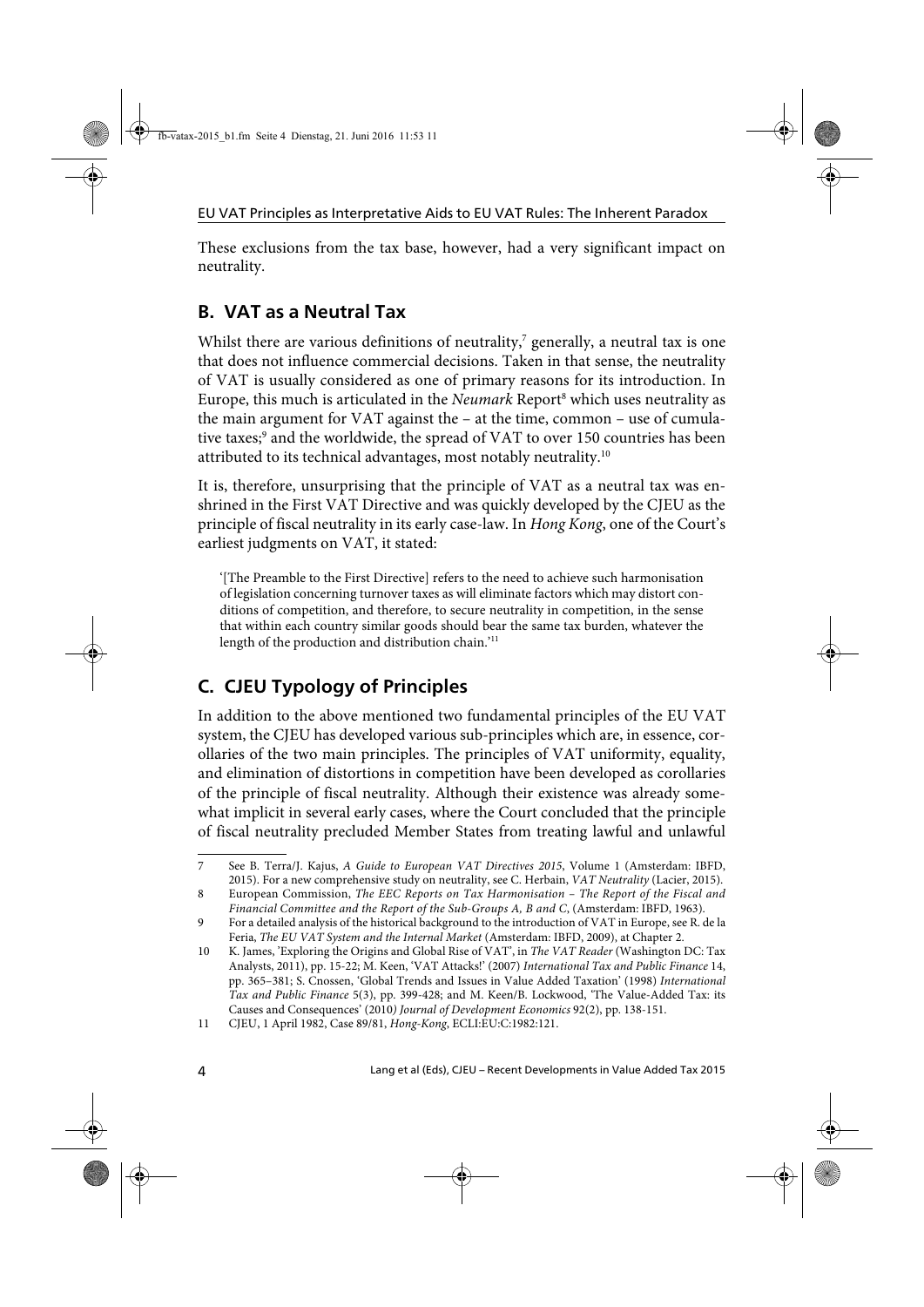transactions differently for VAT purposes, $12$  their existence was explicitly stated by the Court in *Commission v France*. 13

Whilst is not always clear how VAT legal principles interact, a typology is proposed in Table 1.14 According to this proposed typology, the principle of the right to deduct has been developed by the Court as both a corollary of the fiscal neutrality principle, and of the principle of VAT as a general tax on consumption. The principle of fiscal neutrality has another corollary, namely the principle of VAT uniformity or equal treatment; and the principle of VAT as a general tax on consumption has two corollaries, namely the principle of strict interpretation, as developed by the Court, and the destination principle, as set out in the Directive.



Figure 1: Typology of EU VAT Principles

# **III. Role of Neutrality on Interpretation of Exemptions**

The role of the two fundamental principles of the VAT system, namely the principle of VAT as a general tax on consumption, and the principle of fiscal neutrality, as interpretative aids, is reflected in the CJEU interpretation of the exemptions' provisions.

## **A. Traditional Approach**

The initial interpretation by the CJEU of VAT exemptions was clearly influenced by the principle of VAT as a tax on consumption. Faced with an increasing num-

<sup>12</sup> CJEU, 22 September 1988, Case 286/86, *Happy Family*, ECLI:EU:C:1988:434; CJEU, 2 August 1993, Case C-111/92, *Lange*, ECLI:EU:C:1993:345; and CJEU, 11 June 1998, Case C-283/95, *Fischer*, ECLI:EU:C:1998:276.

<sup>13</sup> CJEU, 3 May 2001, Case C-481/98, *Commission v France*, ECLI:EU:C:2001:237.

<sup>14</sup> For an alternative interpretation of how the principles interact, see J. Englisch, 'VAT and General Principles of EU Law' in D. Weber (ed.), *Traditional and Alternative Routes to European Tax Integration* (Amsterdam: IBFD, 2010), Chapter 11.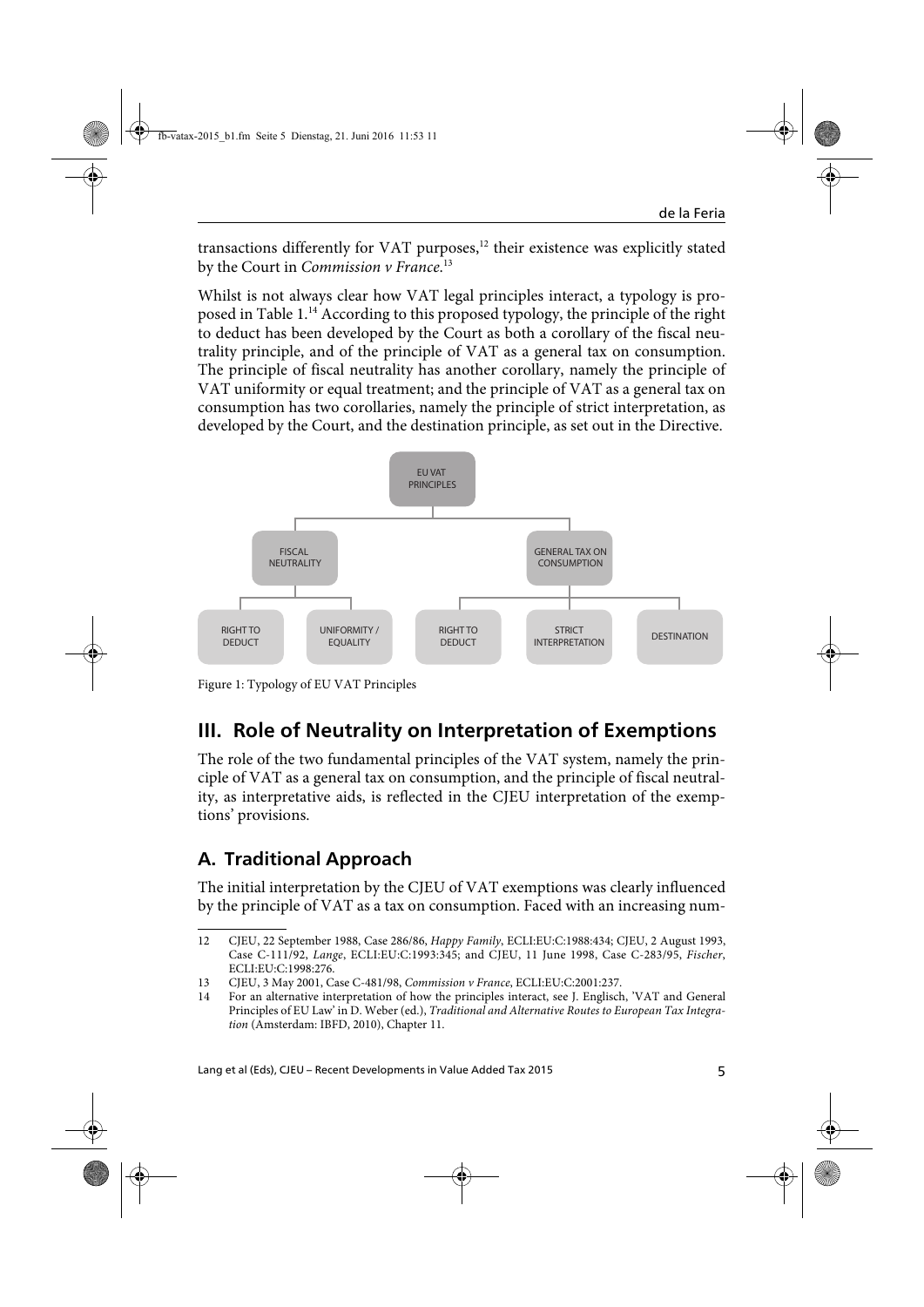ber of references from the early 1990s onwards, the Court quickly developed general guidelines on the interpretation of exemptions:

'The exemptions provided for in [the Directive] are to be interpreted strictly since they constitute exceptions to the general principle that turnover tax is to be levied on all services supplied for consideration by a taxable person.'15

Hence, the principle of strict interpretation was born. Other interpretative principles were also developed by the CJEU, in particular the principle of contextual interpretation,<sup>16</sup> and the principle of uniform interpretation of exemptions,<sup>17</sup> but none of them had the significance, or the impact, of the principle of strict interpretation. Indeed, the Court's traditional preference for strict interpretation of exemptions was reflected on two levels, namely as regards their objective scope, and the type of activities covered therein; and their subjective scope, and the type of supplies that can be covered by an exemption. This double limitation to the scope of – at least some – exemptions was reiterated by the Court on various occasions, until recently.18

This is not to say that strict interpretation was always adhered to. On the contrary, the first cases departing from strict interpretation date back to the late 1990s, and can be broadly divided into two categories. The first are cases concerning technical exemptions, particularly those applicable to financial services, which depart from strict interpretation, but are not explicitly based on the principle of fiscal neutrality.19 Resorting to the principle of fiscal neutrality was less necessary in these cases since the wording of the financial services exemptions does not always limit their subjective scope, and the cases primarily concerned out-

<sup>15</sup> CJEU, 23 February 1988, Case 353/85, *Commission v United Kingdom*, ECLI:EU:C:1988:82; CJEU, 24 May 1988, Case 122/87, *Commission v Italy*, ECLI:EU:C:1988:256; CJEU, 11 August 1995, Case C-453/93, *Bulthuis-Griffioen*, ECLI:EU:C:1995:265; CJEU, 20 November 2003, Case C-212/01, *Unterpertinger*, ECLI:EU:C:2003:625; and CJEU, 10 June 2010, Case C-86/09*, Future Health Technologies*, ECLI:EU:C:2010:334, all of which regarding the interpretation of the exemption applicable to medical services, Art. 132(1)(b) VAT Directive; CJEU, 12 November 1998, Case C-149/97, *Institute of Motor Industry*, ECLI:EU:C:1998:536, regarding the interpretation of the exemption applicable to trade unions, Art. 132(1)(l) VAT Directive; and CJEU, 18 January 2001, Case C-150/99, *Stockholm Lindopark*, ECLI:EU:C:2001:34, on the interpretation of the exemption applicable to sport organizations, Art. 132(1)(m) VAT Directive.

<sup>16</sup> As mentioned in *Kügler*, '*exemptions constitute independent concepts of Community law which must be placed in the general context of the common system of VAT*', see CJEU, 10 September 2002, Case C-141/00, *Kügler*, ECLI:EU:C:2002:473, para. 29.

<sup>17</sup> As referred in *Abbey National*, '*exemptions provided for [in the Directive] have their own independent meaning in Community law which must be given a Community definition whose purpose is to avoid divergences in the application of the VAT system from one Member State to the other*', see CJEU, 4 May 2006, Case C-169/04, *Abbey National*, ECLI:EU:C:2006:289, para. 38. See also CJEU, 3 March 2005, Case C-428/02, *Fonden Marselisborg Lystbadehavn*, ECLI:EU:C:2005:126, para. 27; and CJEU, 1 December 2005, Joined Cases C-394/04 and C-395/04, *Ygeia*, ECLI:EU:C:2005:734, para. 15.

<sup>18</sup> CJEU, 10 June 2010, Case C-262/08, *CopyGene*, ECLI:EU:C:2010:328.

<sup>19</sup> CJEU, 5 June 1997, Case C-2/95, *SDC*, ECLI:EU:C:1997:278; and CJEU, 25 February 1999, Case C-349/96, *CPP*, ECLI:EU:C:1999:93.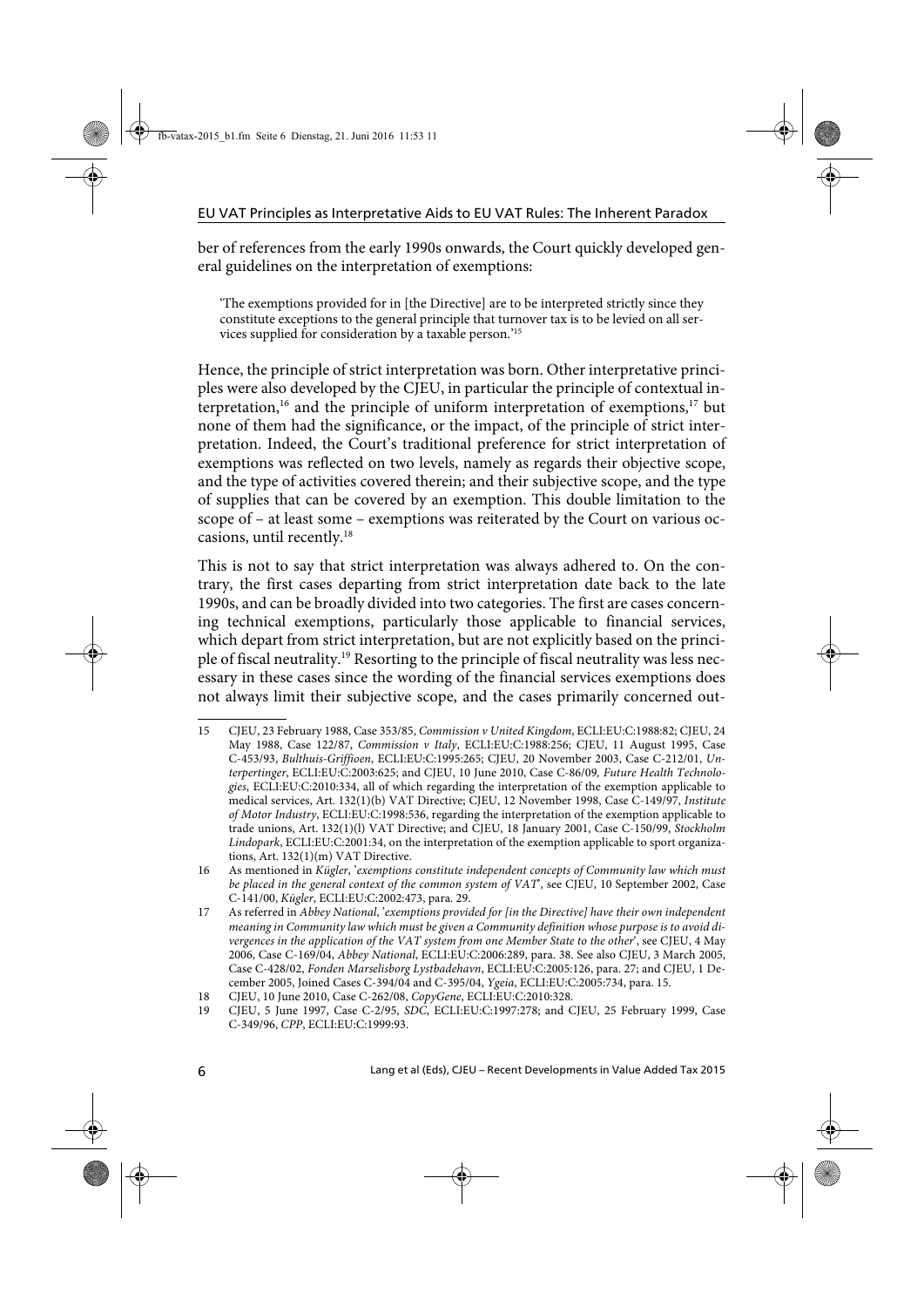sourcing and sub-contracting.<sup>20</sup> The second type are cases concerning merit exemptions, particularly those applied to medical activities, which explicitly depart from strict interpretation on the basis of the principle of fiscal neutrality.<sup>21</sup> Express departure was necessary in these since the cases concerned both the type of services, and type of suppliers, and the wording of those provisions often limits both their subjective and objective scopes.<sup>22</sup>

Yet, there was a clear sense that the above cases were the exception. Indeed, there were also numerous examples of cases where fiscal neutrality was invoked by the parties as a basis for departing from strict interpretation, just to be expressly dismissed by the Court.<sup>23</sup> Overall, the perception was that, in the hierarchy of interpretative principles under the traditional approach, strict interpretation had prevailed. As the economy changed, however, this was however set to change.

### **B. Strict Interpretation vs. Fiscal Neutrality**

In 2006, the European Commission stated that the rule according to which the interpretation of exemptions must meet the requirements of the principle of fiscal neutrality was one of only three CJEU jurisprudential pillars regarding exemptions.<sup>24</sup> At the time, there was perhaps an element of wishful thinking to this statement, however, it is true that, by then, the seeds of change were already being sown.

The reasons for the Court's progressively stronger emphasis on fiscal neutrality in the interpretation of exemptions appears to be two-fold. The first, and perhaps most important, element has been the changes in economic reality, and particularly insofar as services covered by merit exemptions were concerned, these changes were massive. Whilst in the 1970s most of these services were performed by public entities, they are currently also supplied by private entities that are operating in market conditions. New services have also flooded the market primarily in the context of medical activities, and few in the 1970s could have envisaged the medical developments in the use of stem cells or cloning. In addition, the form in which services covered by both merit and technical exemptions are now

<sup>20</sup> For a detailed analysis of these cases see R. de la Feria, 'The EU VAT Treatment of Insurance and Financial Services (Again) Under Review' (2007) EC Tax Review 2, pp. 74-89.

<sup>21</sup> CJEU, 7 September 1999, Case C-216/97, *Gregg*, ECLI:EU:C:1999:390; CJEU, 11 January 2001, Case C-76/99, *Commission v France*, ECLI:EU:C:2001:12; CJEU, 20 November 2003, Case C-307/01, *d'Ambrumenil*, ECLI:EU:C:2003:627; and CJEU, 8 June 2006, Case C-106/05, *L.u.p.*, ECLI:EU:C:2006:380.

<sup>22</sup> An analysis of the cases concerning in particular the medical exemptions is undertaken in R. de la Feria, 'Renúncia à Isenção de IVA por Estabelecimentos Hospitalares' (2015) *Revista de Finanças Públicas e Direito Fiscal* 8(1).

<sup>23</sup> CJEU, 20 November 2003, Case C-8/01, *Assurandor-Societetet*, ECLI:EU:C:2003:621.

<sup>24</sup> European Commission, *Consultation Paper on Modernising Value Added Tax Obligations for Financial Services and Insurances*, 2006, p. 10.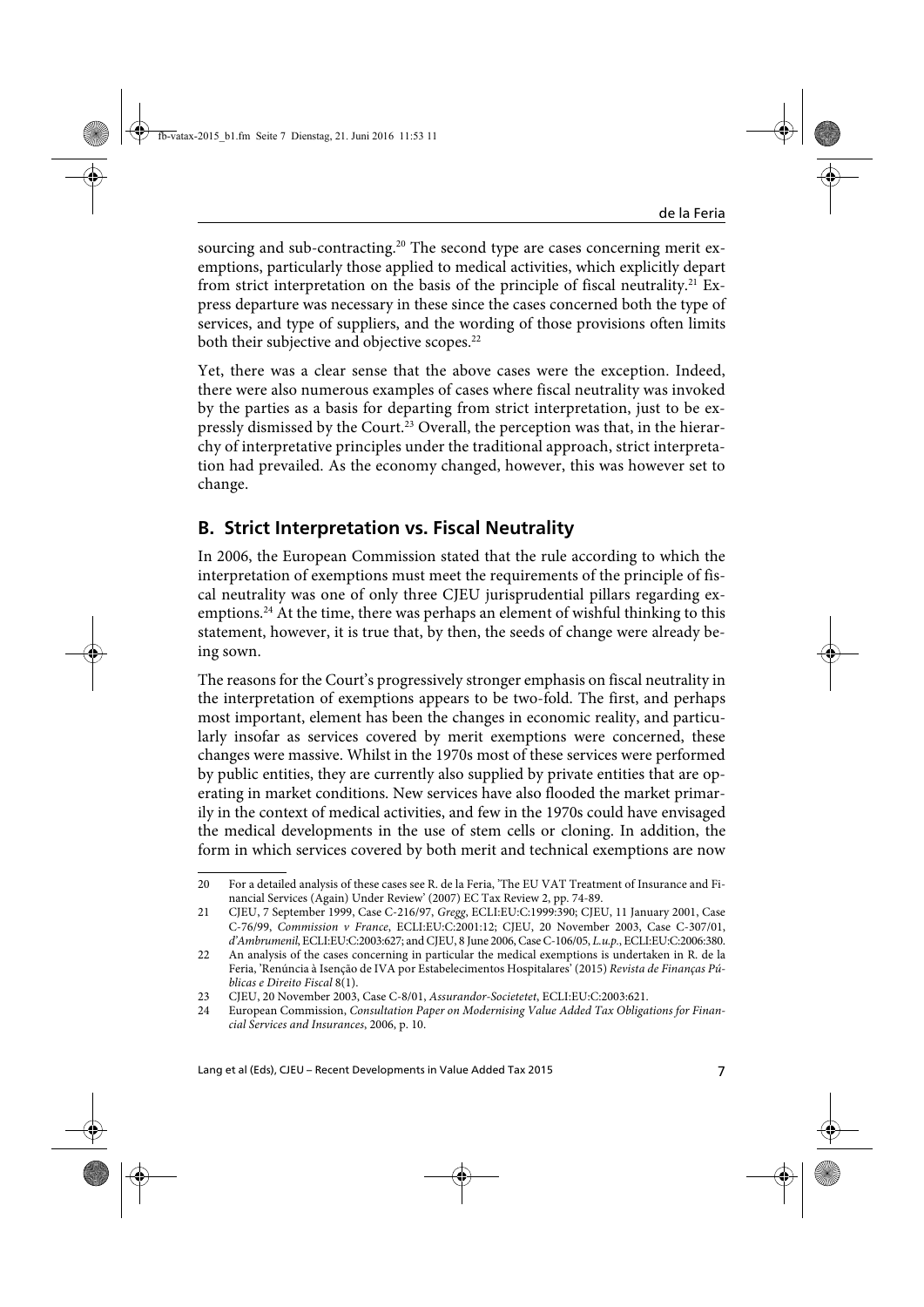supplied has also fundamentally changed. In particular, there is a growing resource to new efficiency-maximization economic structures, such as outsourcing, which have subsequently increased the – already existing – dilemma of irrecoverable input VAT. The second reason for the Court's stronger emphasis on fiscal neutrality appears to be a simple accumulation of knowledge and experience. In the past, it had often, and rightly so, been accused of an over-simplistic approach to tax matters, including VAT exemptions. Seen in that light this new approach represents a natural jurisprudential evolution being witnessed in other areas, whereby there is a move towards a more complex, nuanced, interpretation of VAT rules, based on general VAT principles.

Regardless of the rationale, however, the CJEU's stronger emphasis on fiscal neutrality in the interpretation of exemptions has resulted in decreased emphasis on strict interpretation and a constant dialectic struggle between strict interpretation and fiscal neutrality. Why, one may ask? *Id est*, why is the preference for strict interpretation usually accompanied by a dismissal of fiscal neutrality, and viceversa? The answer lies in the nature of exemptions; they are inherently non-neutral, they constitute in themselves a violation of the principle of fiscal neutrality. This inherent paradox has been implicitly acknowledged by the Court, and was expressly acknowledged by AG Jacobs over a decade ago:

'It is inherent in the existence of exceptions to the VAT system that they will interfere to some extent with the application of the principles of neutrality and of equality treatment. Whatever the merits of the decision […], it forms an integral part of the Directive. In that in comparable situations, the treatment of taxable persons and persons excluded from the VAT system will inevitably be different.'25

So that, in essence, interpreting exemptions often requires a choice between obliging one or the other of the two fundamental principles of VAT. Interpreting exemptions in line with the principle of VAT as a general tax on consumption will naturally lead to a strict interpretation of those exemptions. Interpreting exemptions in line with principle of fiscal neutrality may lead to a non-strict, even broad, interpretation of those exemptions.

There are many examples of this recurrent dialectic struggle between strict interpretation and fiscal neutrality, cases which factually appeared all too similar and yet were decided differently.<sup>26</sup> On the interpretation of exemptions for medical services, there is *Bulthuis-Griffioen*, on one side, and *Gregg* on the other;<sup>27</sup> as re-

<sup>25</sup> CJEU, 2 June 2005, Case C-378/02, *Waterschap Zeeuws Vlaanderen*, ECLI:EU:C:2004:726, para. 38.

<sup>26</sup> A struggle first noted by C. Amand, 'VAT for Public Entities and Charities – Should the Sixth Directive Be Renegotiated?' (2006) *International VAT Monitor* 6, pp. 433-443.

<sup>27</sup> CJEU, 11 August 1995, Case C-453/93, *Bulthuis-Griffioen*, ECLI:EU:C:1995:265, and CJEU, 7 September 1999, Case C-216/97, *Gregg*, ECLI:EU:C:1999:390. See also S. Chirichigno/V. Seggre, 'Hospital and Medical Care by Commercial Hospitals under EU VAT' (2014) *International VAT Monitor* 2, pp. 78-81.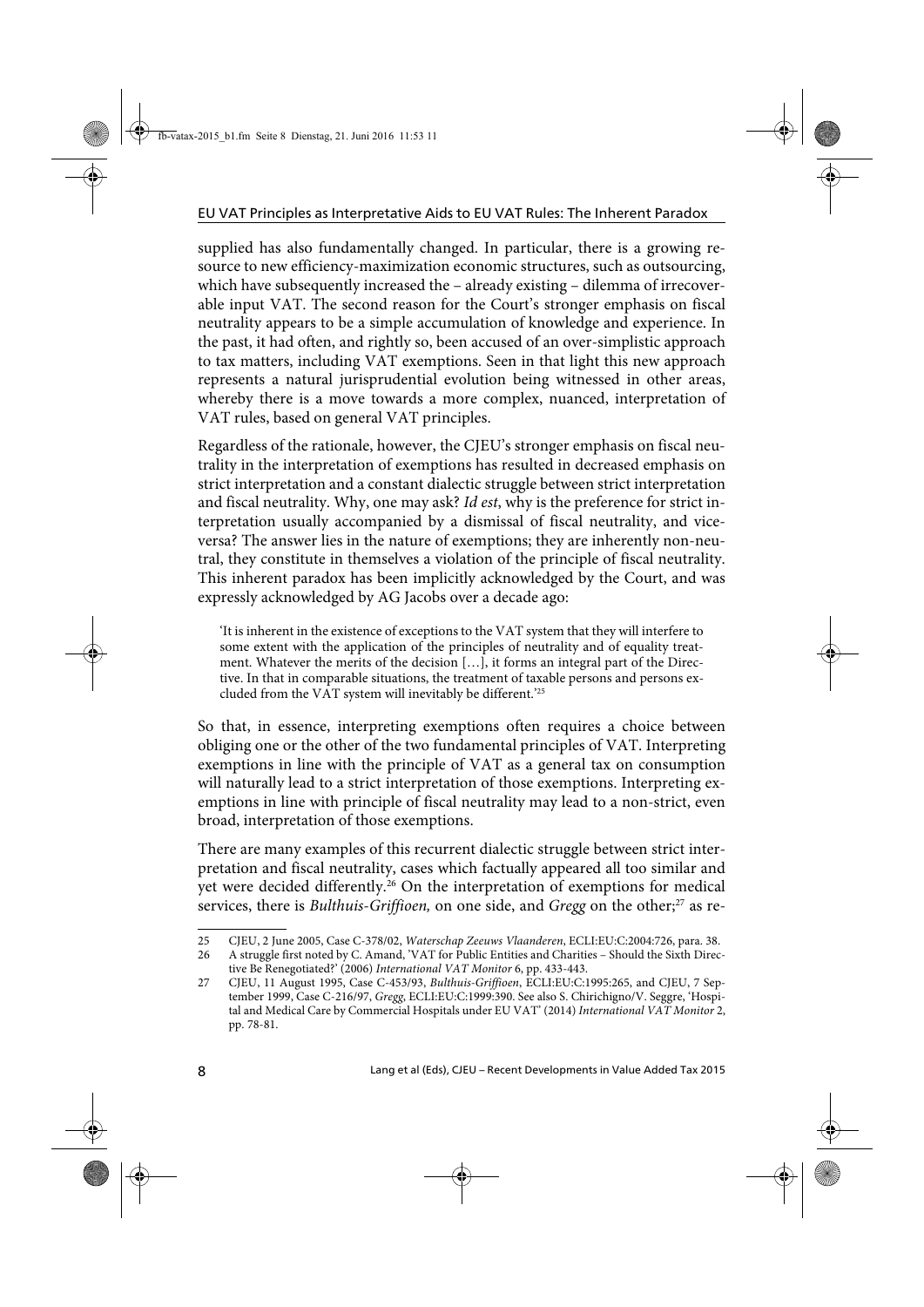gards the interpretation of the exemption for sports activities, there is *Stockholm Lindopark*, on one side, and *Canterbury Hockey* on the other.28 Recent decisions in gambling and in fund management services, however, are not only further evidence of this dialectic struggle but also of its intensification.

In so far as the exemption applicable to gambling services is concerned, the CJEU had previously stated in various cases that the principle of fiscal neutrality limits the level of discretion granted to Member States under Art. 135(1)(i) VAT Directive. In particular, fiscal neutrality precludes Member States from treating unlawful gambling as taxable, and lawful gambling as exempt; $29$  it also precludes Member States from treating private gambling as taxable, and lawful gambling as exempt;<sup>30</sup> and it means that outsourcing and subcontracting of gambling activities can still fall within the scope of exemption.<sup>31</sup> Yet, an interpretation based on the principle of fiscal neutrality was dismissed in the recent *Leo-Libera* case, where the Court held that Member States may treat one form of gambling as exempt, and another as taxable, as long as they are not in competition with each other.32 Less than a year later, this decision was followed by what has been regarded as a landmark decision in the context of the principle of fiscal neutrality: *Rank Group*. 33 The case established, for the first time, a neutrality test whereby it ruled that the different treatment of two suppliers of services that are: (a) identical or similar from the perspective of the consumer and; (b) which meet the same needs of the consumer, is sufficient to establish an infringement of the principle of fiscal neutrality.34 Consequently, it has massive implications not only for the interpretation of exemptions, but also, as discussed below, for the interpretation of rate provisions.

Therefore, in less than two years, there were three CJEU decisions regarding the scope of the VAT exemption applicable to gambling services. In two of these, the Court decided on the basis of the principle of fiscal neutrality and, in the other, on the basis of the principle of strict interpretation.

As regards the exemption applicable to management services of special investment funds, it is clear that the principle of fiscal neutrality has played a crucial role in determining the scope of Art.  $135(1)(g)$  VAT Directive. In particular, fiscal neutrality means that outsourcing and subcontracting of activities relating to

<sup>28</sup> CJEU, 18 January 2001, Case C-150/99, *Stockholm Lindöpark*, ECLI:EU:C:2001:34, and CJEU, 16 October 2008, Case C-253/07, *Canterbury Hockey*, ECLI:EU:C:2008:571. See also F. Schulyok, 'The ECJ's Interpretation of VAT Exemptions' (2010) *International VAT Monitor* 4, pp. 266-270.

<sup>29</sup> CJEU, 11 June 1998, Case C-283/95, *Fischer*, ECLI:EU:C:1998:276.

<sup>30</sup> CJEU, 17 February 2005, Case C-453/02, *Linneweber*, ECLI:EU:C:2005:92.

<sup>31</sup> CJEU, 14 July 2011, Case C-464/10, *Henfling and Others*, ECLI:EU:C:2011:489.

<sup>32</sup> CJEU, 10 June 2010, Case C-58/09, *Leo-Libera*, ECLI:EU:C:2010:333.

<sup>33</sup> CJEU, 10 November 2011, Case C-259/10, *Rank Group*, ECLI:EU:C:2011:719.

<sup>34</sup> For an analysis of this case, see R. de la Feria 'Rank Group. VAT exemption on gambling. Principle of fiscal neutrality. Court of Justice' (2012) *Highlights & Insights on European Taxation* 1.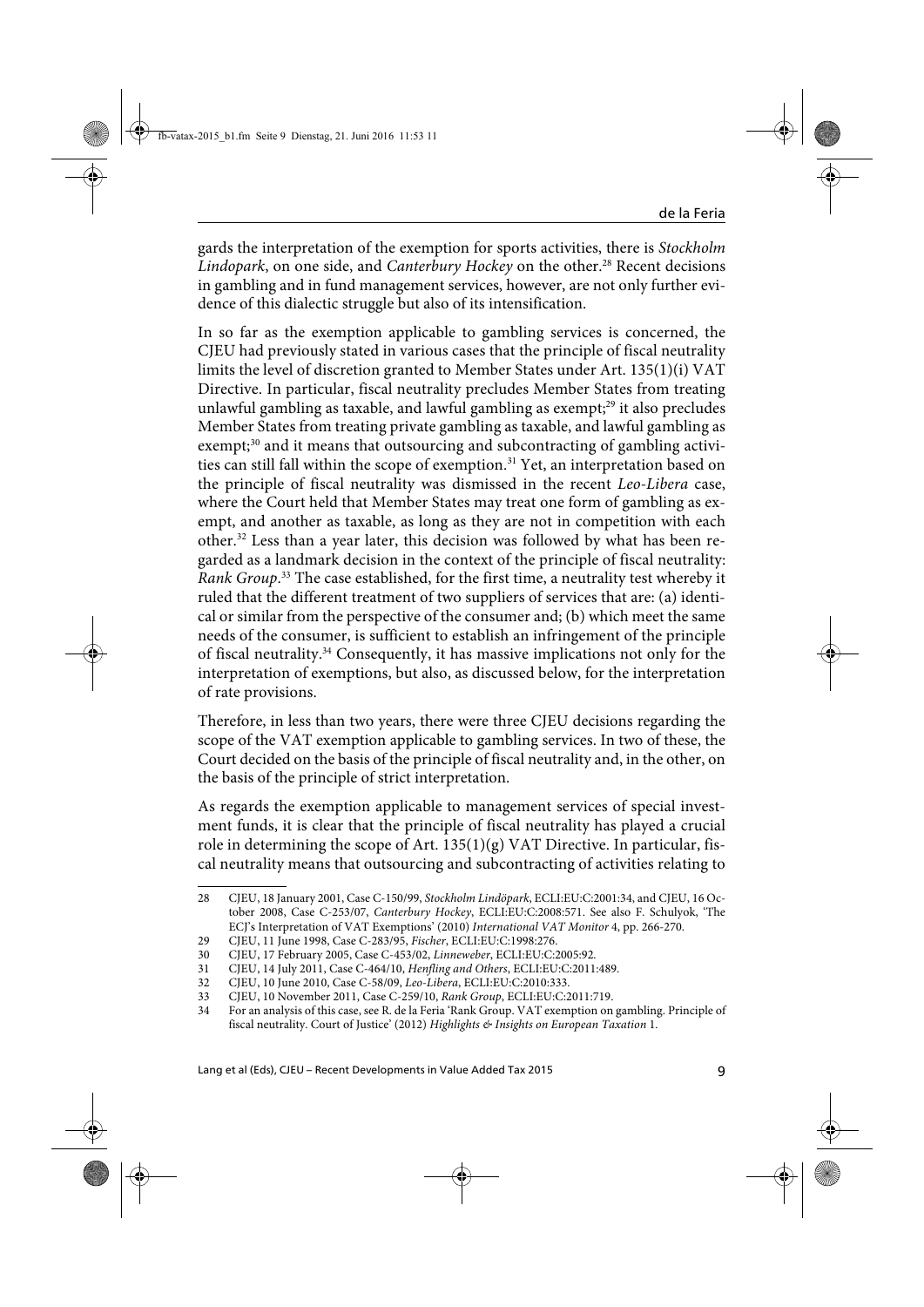management services of special investment funds can still fall within scope of exemption, as long as they form a distinct whole, and are specific to, and essential for, the management of those funds;<sup>35</sup> and it also precludes Member States from treating the management of open-ended funds as exempt and management of closed-ended funds as taxable.<sup>36</sup> Yet the application of the principle was dismissed in two recent cases in favor of strict interpretation. It was held that strict interpretation precluded Member States from treating portfolio management activity as falling within the scope of the exemption, $37$  and from treating investment funds pooling the assets of a retirement pension scheme as a '*special investment fund*' since those funds were not *'sufficiently comparable*' to be regarded in competition with exempt ones.<sup>38</sup> In one of these, namely *Deutsche Bank*, the dismissal of the application of the principle of fiscal neutrality was expressly stated by the Court:

'[the principle of fiscal neutrality] cannot extend the scope of an exemption in the absence of clear wording to that effect. That principle is not a rule of primary law which can condition the validity of an exemption, but a principle of interpretation, to be applied concurrently with the principle of strict interpretation of exemptions'39

In the same year that it decided on these two cases, however, the Court decided on another case concerning the scope of this exemption, based on the principle of fiscal neutrality, holding that the principle meant that outsourcing of advisory services concerning investment in transferable securities still fell within its scope.<sup>40</sup> So that in the period of approximately one year, it decided on the basis of strict interpretation in two cases, and on the basis of fiscal neutrality in one other.

Table 2 presents a recent sample of cases on the interpretation of the scope of VAT exemptions to include all he cases decided on the topic in the last four years. For each case, it is identified whether the CJEU decided – explicitly or implicitly – on the basis of the principle of fiscal neutrality or on the basis of the principle of strict interpretation.

<sup>35</sup> CJEU, 4 May 2006, Case C-169/04, *Abbey National*, ECLI:EU:C:2006:289.

<sup>36</sup> CJEU, 28 June 2007, Case C-363/05, *JP Morgan*, ECLI:EU:C:2007:391.

<sup>37</sup> CJEU, 19 July 2012, Case C-44/11, *Deutsche Bank*, ECLI:EU:C:2012:484.

<sup>38</sup> CJEU, 7 March 2013, Case C-424/11, *Wheels Common Investment Fund*, ECLI:EU:C:2013:144.

<sup>39</sup> CJEU, 19 July 2012, Case C-44/11, *Deutsche Bank*, ECLI:EU:C:2012:484, para. 45. For a detailed analysis of this case, see R. de la Feria/C. Belim, 'IVA nas Transacções Financeiras: Sobre o Tratamento da Gestão de Carteiras de Títulos' (2012) *Revista de Finanças Públicas e Direito Fiscal* 5(4), pp. 259- 276; see also F. Wersand/S. Cazes, 'EU VAT and the Conundrum of Financial Investments' (2013) *International VAT Monitor* 2, pp. 83-88.

<sup>40</sup> CJEU, 7 March 2013, Case C-275/11, *GfBk*, ECLI:EU:C:2013:141.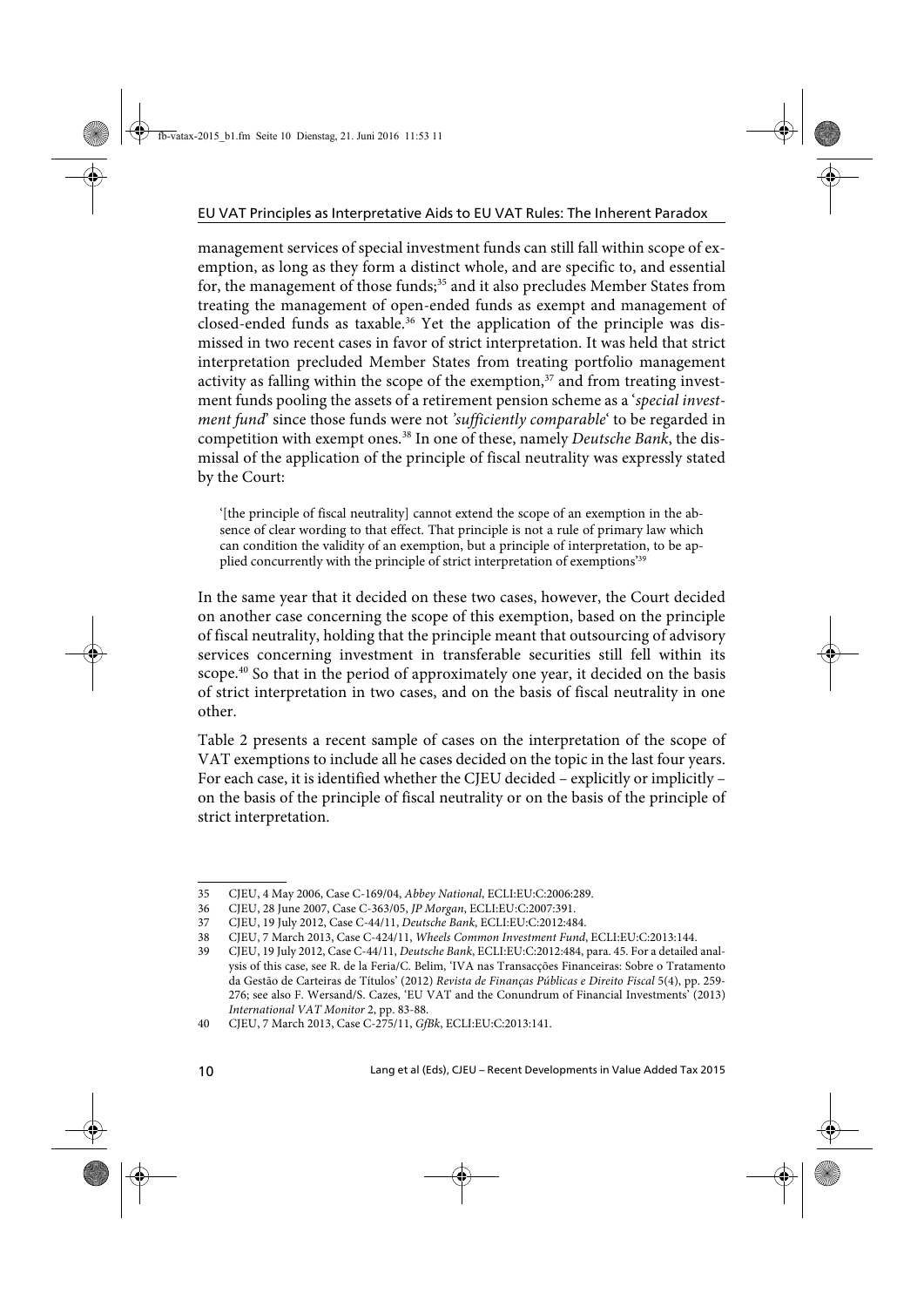| CJEU Cases on Interpretation of VAT Exemptions: 2012-2015 |                                                                |                  |                                              |                                   |      |  |
|-----------------------------------------------------------|----------------------------------------------------------------|------------------|----------------------------------------------|-----------------------------------|------|--|
| $C-436/10$                                                | <b>BLM</b>                                                     | Art. $135(1)(l)$ | Leasing of immova-<br>ble property           | Strict inter-<br>pretation        | 2012 |  |
| $C-44/11$                                                 | Deutsche Bank                                                  | Art. $135(1)(g)$ | Management of<br>special investment<br>funds | Strict Inter-<br>pretation        | 2012 |  |
| $C-174/11$                                                | Zimmermann                                                     | Art. $132(1)(g)$ | Welfare and social<br>security work          | Fiscal<br>Neutrality              | 2012 |  |
| $C-210/11$                                                | Medicom                                                        | Art. $135(1)(l)$ | Leasing of immova-<br>ble property           | Strict inter-<br>pretation        | 2013 |  |
| $C-224/11$                                                | <b>BGZ</b> Leasing                                             | Art. $135(1)(a)$ | Insurance services                           | Fiscal<br>Neutrality              | 2013 |  |
| $C-259/11$                                                | DTZ Zadelhoff                                                  | Art. $135(1)(f)$ | Dealings in shares                           | Fiscal<br>Neutrality              | 2012 |  |
| $C-275/11$                                                | GfBk                                                           | Art. $135(1)(g)$ | Management of<br>special investment<br>funds | Fiscal<br>Neutrality              | 2013 |  |
| $C-299/11$                                                | Gemeente Vlaardingen                                           | Art. $135(1)(k)$ | <b>Building</b> land                         | $\overline{a}$                    | 2012 |  |
| $C-326/11$                                                | J.J. Komen en Zonen<br>Beheer Heerhugowaard                    | Art. $135(1)(j)$ | <b>Buildings</b>                             | Fiscal<br>Neutrality              | 2012 |  |
| $C-392/11$                                                | Field Fisher Water-<br>house                                   | Art. 135(1)(l)   | Leasing of immova-<br>ble property           |                                   | 2012 |  |
| $C-424/11$                                                | Wheels Common<br><b>Investment Fund</b><br>Trustees and Others | Art. $135(1)(g)$ | Management of<br>special investment<br>funds | Strict Inter-<br>pretation        | 2013 |  |
| $C-532/11$                                                | Leichenich                                                     | Art. $135(1)(l)$ | Leasing of immova-<br>ble property           | Fiscal<br>Neutrality              | 2012 |  |
| $C-543/11$                                                | Woningstichting<br>Maasdriel                                   | Art. $135(1)(k)$ | <b>Building</b> land                         | Strict Inter-<br>pretation        | 2013 |  |
| $C-18/12$                                                 | Město Žamberk                                                  | Art. $132(1)(m)$ | Sporting activities                          | Fiscal<br>Neutrality              | 2013 |  |
| $C-26/12$                                                 | PPG Holdings                                                   | Art. $135(1)(g)$ | Management of<br>special investment<br>funds | <b>Strict Inter-</b><br>pretation | 2013 |  |
| $C-91/12$                                                 | PCF Clinic                                                     | Art. $132(1)(b)$ | Medical services                             | Fiscal<br>Neutrality              | 2013 |  |
| $C-139/12$                                                | Caixa d'Estalvis i<br>Pensions de Barcelona                    | Art. $135(1)(f)$ | Dealings in shares                           | $\overline{a}$                    | 2014 |  |
| $C-319/12$                                                | <b>MDDP</b>                                                    | Art. $132(1)(i)$ | <b>Education services</b>                    | Fiscal<br>Neutrality              | 2013 |  |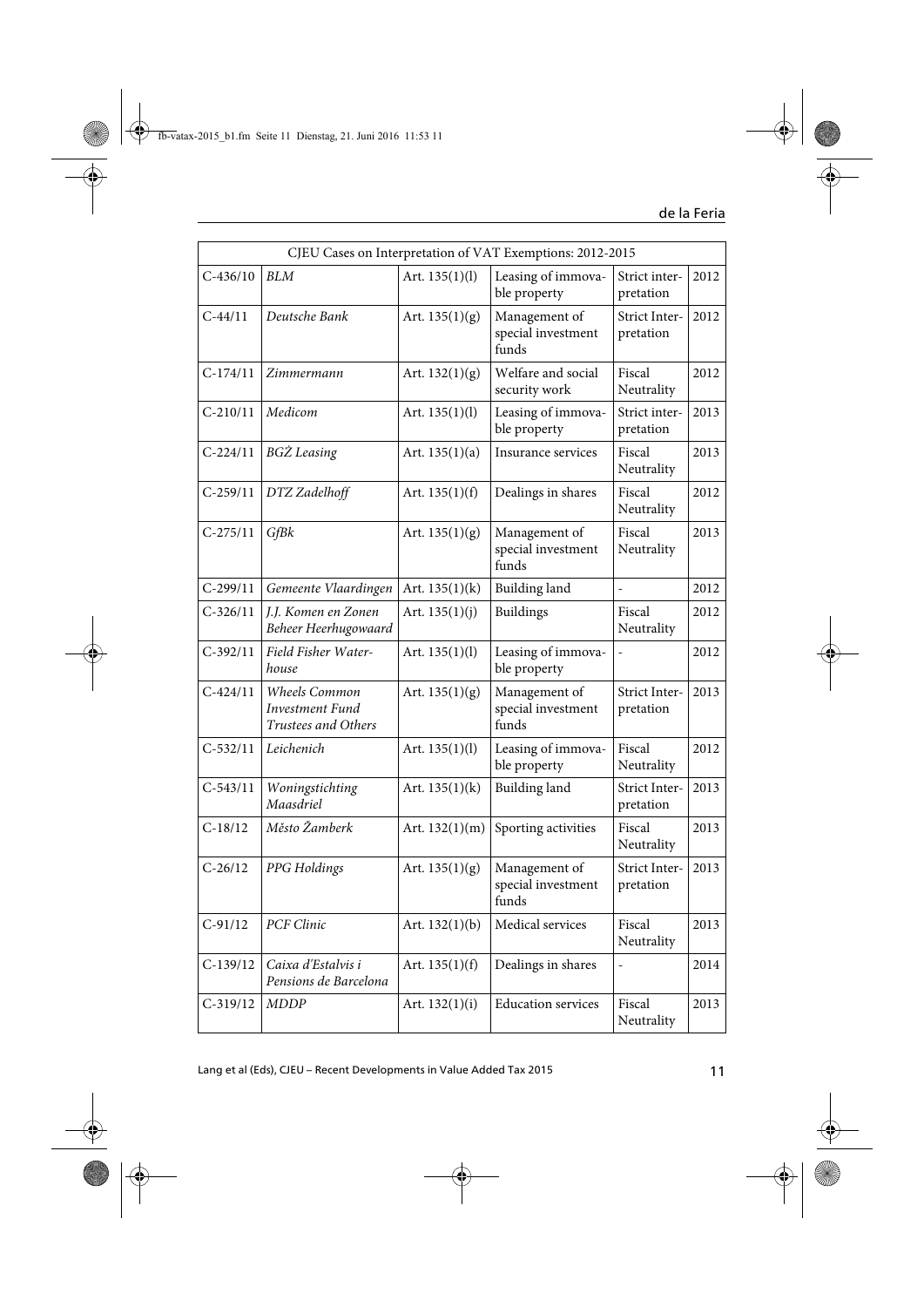#### EU VAT Principles as Interpretative Aids to EU VAT Rules: The Inherent Paradox

|              |                                                     |                               | CJEU Cases on Interpretation of VAT Exemptions: 2012-2015                |                                   |      |
|--------------|-----------------------------------------------------|-------------------------------|--------------------------------------------------------------------------|-----------------------------------|------|
| $C-366/12$   | Klinikum Dortmund                                   | Art. $132(1)(b)$              | Medical services                                                         | <b>Strict Inter-</b><br>pretation | 2014 |
| $C - 440/12$ | Metropol Spielstätten                               | Art. $135(1)(i)$              | Gambling                                                                 |                                   | 2013 |
| $C-461/12$   | <b>Granton Advertising</b>                          | Art. $135(1)(d)$<br>and $(f)$ | Dealings in shares<br>Dealings in pay-<br>ments                          | Strict inter-<br>pretation        | 2014 |
| $C-464/12$   | <b>ATP</b> PensionService                           | Art. $135(1)(d)$<br>and $(g)$ | Dealings in pay-<br>ments Management<br>of special invest-<br>ment funds | Fiscal<br>Neutrality              | 2014 |
| $C-495/12$   | <b>Bridport and West</b><br>Dorset Golf Club        | Art. $132(1)(m)$              | Sporting activities                                                      | Fiscal<br>Neutrality              | 2013 |
| $C-584/13$   | Mapfre asistencia and<br>Mapfre warranty            | Art. $135(1)(a)$              | Insurance services                                                       | Fiscal<br>Neutrality              | 2015 |
| $C-594/13$   | «go fair» Zeitarbeit                                | Art. $132(1)(g)$              | Welfare and social<br>security work                                      | Strict inter-<br>pretation        | 2015 |
| $C-595/13$   | Fiscale Eenheid X                                   | Art. $135(1)(g)$              | Management of<br>special investment<br>funds                             | Fiscal<br>neutrality              | 2015 |
| $C - 55/14$  | Régie communale<br>autonome du stade<br>Luc Varenne | Art. $135(1)(l)$              | Leasing of immova-<br>ble property                                       | Strict inter-<br>pretation        | 2015 |
| $C-114/14$   | Commission v Sweden                                 | Arts. $132(1)(a)$             | Postal services                                                          | Fiscal<br>neutrality              | 2015 |
| $C-264/14$   | Hedqvist                                            | Art. $135(1)(e)$              | Dealings in<br>currency                                                  | Fiscal<br>neutrality              | 2015 |
| $C-334/14$   | De Fruytier                                         | Art. $132(1)(b)$<br>and $(c)$ | Medical services                                                         | Strict inter-<br>pretation        | 2015 |

Table 1: Four Years' Sample of CJEU Cases on VAT Exemptions

These thirty cases were analyzed according to the adopted interpretative method, and the results are as follows. In four cases, the CJEU did not decide either on the basis of fiscal neutrality, or strict interpretation<sup>41</sup>. In approximately half of the analyzed cases, the Court interpreted the scope of the exemptions, explicitly or implicitly, in accordance with fiscal neutrality: four of the eight cases in 2012; six of eleven in 2013; one of four in 2014; and four of seven in 2015. Diagram 1 below provides

<sup>41</sup> CJEU, 8 November 2012, Case C-299/11, *Gemeente Vlaardingen*, ECLI:EU:C:2012:698; CJEU, 27 September 2012, Case C-392/11, *Field Fisher Waterhouse*. ECLI:EU:C:2012:597; CJEU, 24 October 2013, Case C-440/12 *Metropol Spielstätten*, ECLI:EU:C:2013:687; and CJEU, 20 March 2014, Case C-139/12, *Caixa d'Estalvis i Pensions de Barcelona*, ECLI:EU:C:2014:174.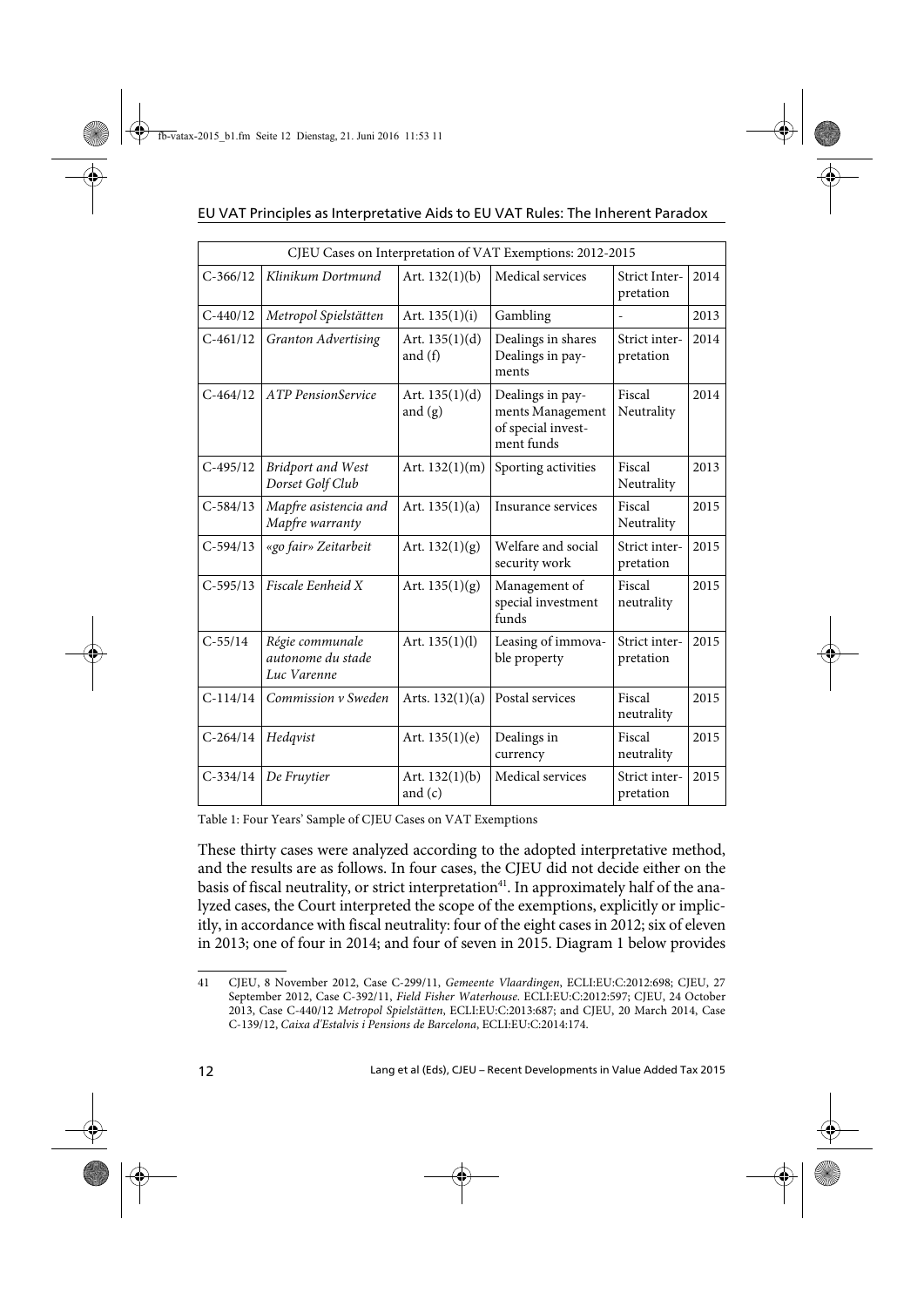an annual breakdown of the number of VAT exemption cases decided on the basis of fiscal neutrality when compared to the overall number of cases on exemptions.



Diagram 1: Breakdown of VAT Exemptions Cases Decided on the Basis of the Fiscal Neutrality Principle

Whilst not meant to be taken as an accurate method of determining the Court's preferences as regards interpretative methods, this rough analysis does highlight not only a growing preference for fiscal neutrality, but also the increasingly casuistic nature of interpreting VAT exemptions. Indeed, whilst a propensity can be identified as regards some of the exemptions for either strict interpretation or fiscal neutrality – for example the Court appears to be more likely to adopt a strict interpretation of immovable property exemptions – it is also clearly the case that there is no exemption rule which has been interpreted exclusively on the basis of strict interpretation, or exclusively on the basis of fiscal neutrality.

Similar tendencies can also be observed in cases concerning the interpretation of rates' provisions, albeit to a lesser extent considering the lower numbers.

## **IV. Role of Neutrality on Interpretation of Rates**

The acknowledgement by the Court of the role of fiscal neutrality, and of VAT uniformity or equal treatment as its corollary, in the interpretation of VAT rates, was a more recent development than the similar acknowledgement in the field of exemptions. Indeed, the first time its interpretative role was recognized was in *Commission v France*, a case dating back to the late 1990s.<sup>42</sup>

## **A. Fiscal Neutrality Criteria**

Another result of the previously mentioned case was that the criterion employed to determine whether or not a dissimilar VAT treatment violated the principle of fiscal neutrality appeared to have been whether the goods in question were or were not in competition with each other, as follows:

<sup>42</sup> CJEU, 3 May 2001, Case C-481/98, *Commission v France*, ECLI:EU:C:2001:237.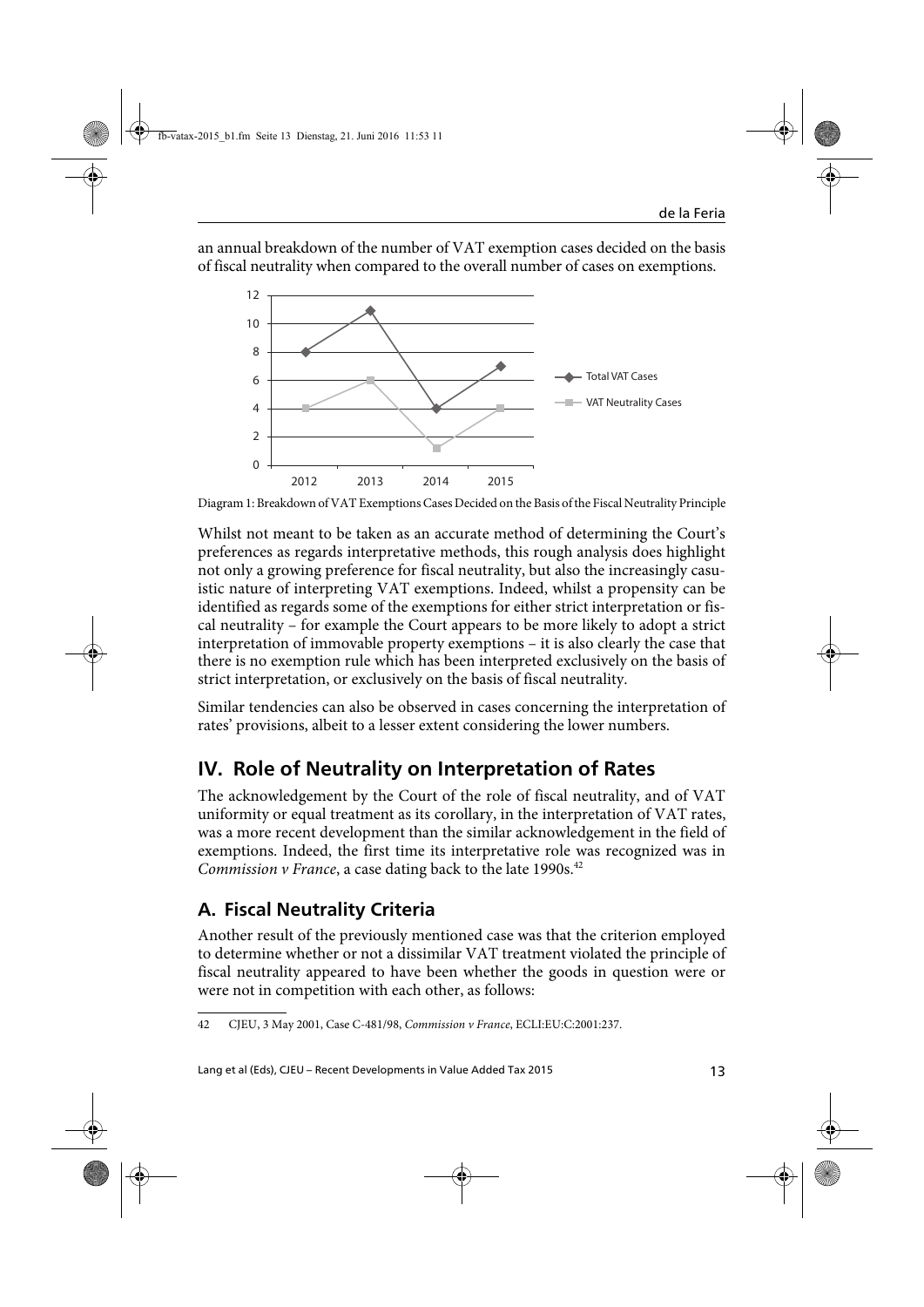'It is clear that, in introducing and maintaining in force a VAT rate of 2.1 % solely for reimbursable medical products, the French legislation did not and does not infringe the principle of fiscal neutrality. Reimbursable and non-reimbursable medical products are not similar products in competition with each other […] Once included in the list of reimbursable products, a medical product will, vis-à-vis a non-reimbursable medical product, have a decisive advantage for the final consumer'43

This emphasis on the competing or non-competing, nature of the products in question was again reiterated in *Commission v Netherlands,* where the Court stated that the categories of the products in question '*are not in competition, meaning that they can be subject to different rates of VAT*'.44 This is contrary to what the Court seems to be suggesting in its decision in *Rank Group*; 45 indeed, until that decision, the criterion used to determine whether or not different VAT treatments of two products violated the principle of fiscal neutrality was, in essence, whether the goods in question were or were not in competition with each other.

In *Rank Group* the CJEU revised this approach in a decision that would emerge as a key development for the principle of fiscal neutrality.<sup>46</sup> In it, the Court, relying upon an old judgment concerning excise duties,<sup>47</sup> sets-out a two-part test for establishing whether or not there is an infringement of fiscal neutrality, namely whether the products being treated differently for VAT purposes are comparable from the perspective of the customer *and* meet the same customers' needs.

Whilst the decision concerned exemptions,<sup>48</sup> it was as regards the application of rates that the establishment of the neutrality test had an immediate impact. Indeed, in the immediate aftermath of the decision, some were quick to point out that that it was '*highly likely*' that the criteria laid down in *Rank Group* would affect the application of VAT rates particularly to food, and that '*the entire fabric of* the manner in which VAT is applied to food' would need to be re-examined.<sup>49</sup> The proposition seemed even more convincing in the context of another decision of the CJEU that same year concerning the interpretation of the term 'foodstuff' in the directive *Bog* where the Court,<sup>50</sup> without ever referring to fiscal neutrality, clearly departed from strict interpretation of exceptions to the general rule, by adopting a broad meaning of that term.

<sup>43</sup> Ibid, at paras. 25 and 27.

<sup>44</sup> CJEU, 3 March 2011, Case C-41/09, *Commission v Netherlands*, ECLI:EU:C:2011:108, para. 66. For a deeper analysis of these cases see R. de la Feria, *The EU VAT System and the Internal Market* (Amsterdam: IBFD, 2009), at Chapter 4.

<sup>45</sup> CJEU, 10 November 2011, Case C-259/10, *Rank Group*, ECLI:EU:C:2011:719.

<sup>46</sup> For a more detailed analysis of the impact of this case, see R de la Feria, 'VAT: A New Dawn for the Principle of Fiscal Neutrality?' (2011) *Oxford University Centre for Business Taxation Policy Paper*.

<sup>47</sup> CJEU, 11 August 1995, Joined Cases C-367/93 to C-377/93, *Roders and Others*, ECLI:EU:C:1995:261, para. 27.

<sup>48</sup> See above.

<sup>49</sup> V. Sloane, 'VAT Focus – Rank and Fiscal Neutrality' (2011) *Tax Journal* 1101, 20, 18 November 2011.

<sup>50</sup> CJEU, 10 March 2011, Case C-497/09, *Bog*, ECLI:EU:C:2011:135.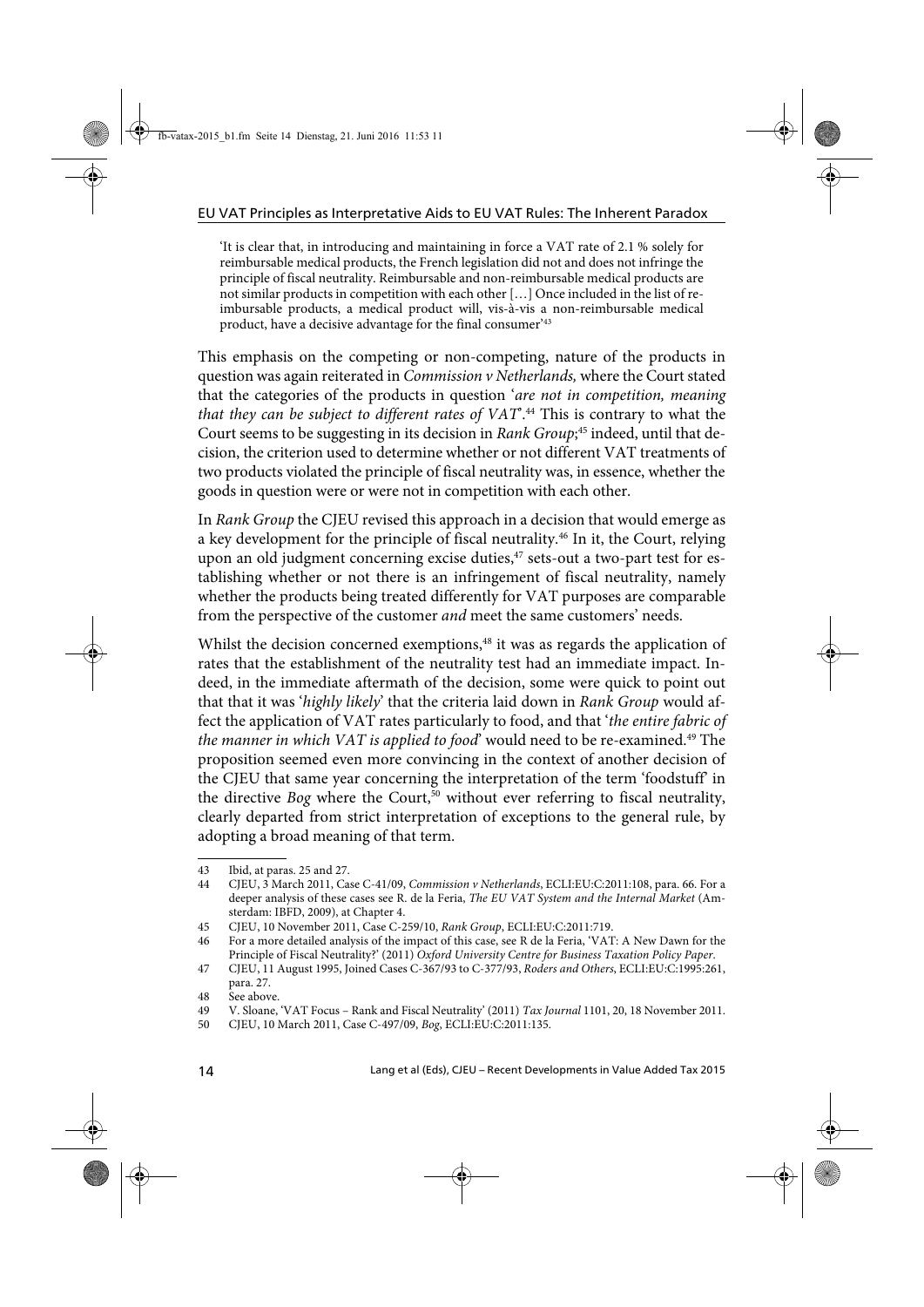With these two decisions in the same year, reliance on fiscal neutrality appeared to be clearly increasing, however, this perception was short-lived.

### **B. Strict Interpretation vs. Fiscal Neutrality**

During 2014, a number of high profile cases on the application of reduced rates arrived at the CJEU which incited the debate as to whether or not the Court would apply the new criteria for fiscal neutrality as set out in *Rank Group* to these cases. At stake in all of them was the interpretation of the word 'books' and whether the provision in the VAT Directive that allows 'books' to be subject to a reduced rate of VAT should be extended to similar products which did not exist at the time the directive was approved, namely audio books, and e-books.

The cases, therefore, represented the perfect opportunity to test, not only the applicability of the new criteria set out in *Rank Group* of whether it would be confirmed as the new standard for fiscal neutrality. Also important would be to test the strength of fiscal neutrality itself, now that a test was available.<sup>51</sup> The first question was clearly answered. In all of the cases, the Court reiterated the *Rank Group* test, confirming it as the criteria for establishing potential infringements of the principle fiscal neutrality. As regards the second aspect, however, namely the strength of the principle itself, this was considerably less clear.

In the first of this group of cases concerning non-physical books, namely audio books, the (3<sup>rd</sup> Chamber of the) CJEU left the decision to the national court on whether applying a VAT reduced rate to hardcopy books but not to audio books violated the principle of fiscal neutrality, as follows:

'It is for the referring court to ascertain […] whether books published in paper form and books published on other physical supports are goods which are liable to be regarded by the average consumer as similar. For that purpose, it will have to assess whether those books have similar characteristics and meet the same needs, using the criterion of whether their use is comparable, in order to ascertain whether or not the differences between them have a significant or tangible influence on the average consumer's decision to choose one or other of those books.<sup>'52</sup>

However, barely six months later, in two other decisions on the same theme, the (4th Chamber of the) Court, whilst reiterating the *Rank Group* test, ruled that the principle of fiscal neutrality cannot extend the scope of the reduced rates of VAT to the supply of electronic books.<sup>53</sup> How can these apparently opposing decisions

<sup>51</sup> It is common for a legal principle to gain strength once a test is established; the most clear example of this dynamic is the prominence gained by the principle of prohibition of abuse of law once a test was established in *Halifax*, even though, arguably, it already existed before that case, see R. de la Feria, 'Prohibition of Abuse of (Community) Law – The Creation of a New General Principle of EC Law Through Tax' (2008) *Common Market Law Review* 45(2), pp. 395-441.

<sup>52</sup> CJEU, 11 September 2014, Case C-219/13, *K Oy*, ECLI:EU:C:2014:2207, at para. 31.

<sup>53</sup> CJEU, 5 March 2015, Case C-479/13, *Commission v France*, ECLI:EU:C:2015:141; and CJEU, 5 March 2015, Case C-502/13, *Commission v Luxembourg*, ECLI:EU:C:2015:143.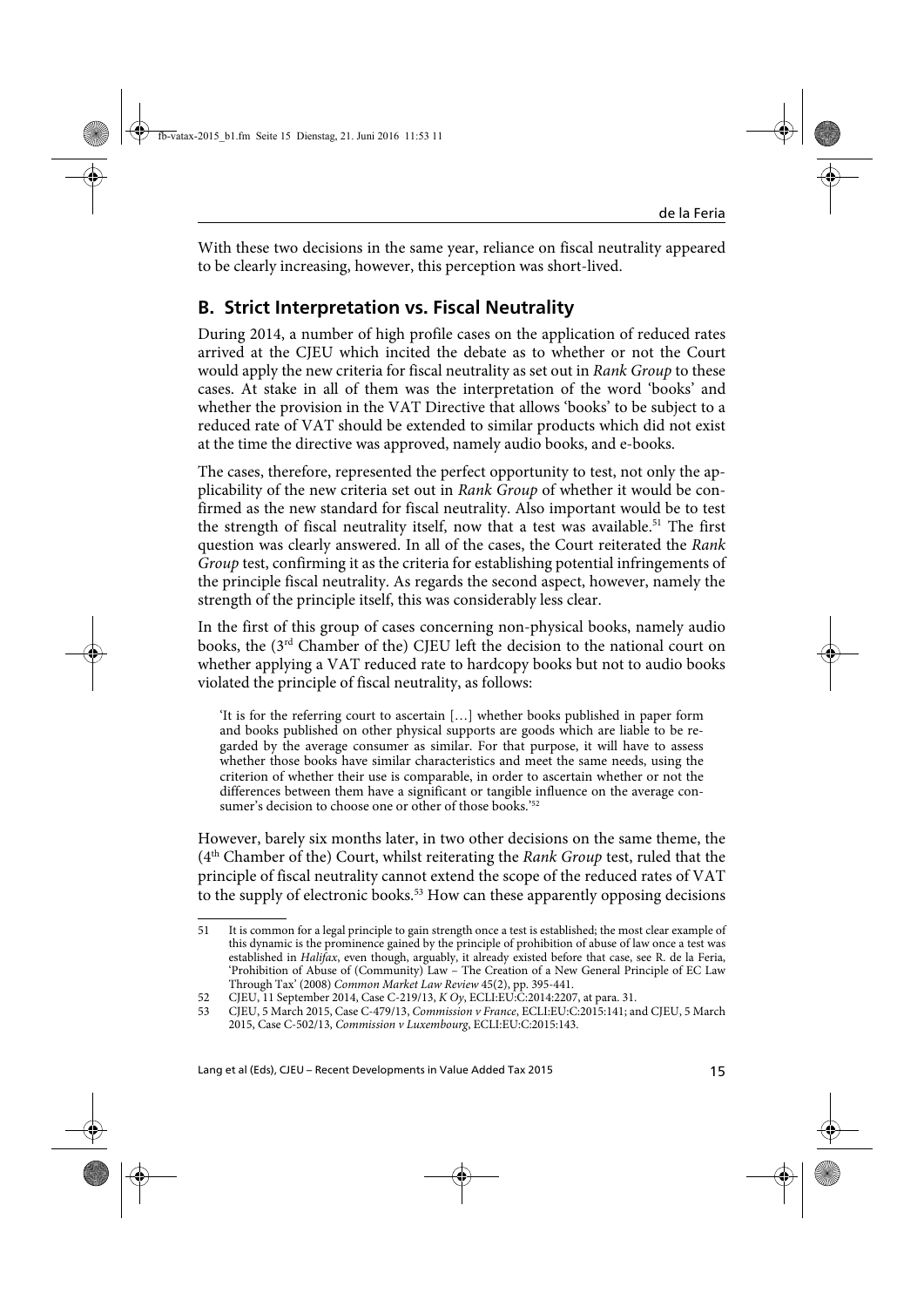be explained? Apart from the potential impact of the practical dynamics of having similar cases being decided by different chambers, the only (acceptable) legal answer is that the difference results from the ongoing dialectics between the principle of strict interpretation and the principle of fiscal neutrality.

## **V. Concluding Remarks: Centrality of Neutrality for Future Debates**

The rules concerning exclusions from the VAT base, namely exemptions and rates, in their majority, date to the introduction of the European VAT system. A changing, globalized, economy requires adapting those, unavoidably outdated provisions to new economic realities. Against this background, the CJEU response has been an increased reliance on general principles of the VAT system, and in particular the principle of fiscal neutrality, as interpretative aids.

This growing tendency is certainly praise-worthy. It not only represents a more sophisticated approach to the legal interpretation of rules excluding specific goods and services from the tax base; but, in the absence of political will to remove those exclusions, it assists in the construction of the least distortive, more neutral, system possible in the presence of exclusions. However, it does also present significant challenges. Indeed, the inherent paradox between the two fundamental principles of the European VAT system, namely that of VAT as tax on consumption and that of fiscal neutrality, means in practice that the CJEU is faced with a very difficult choice. In essence, as set out in Table 3, the more neutral the system is, the more uncertain it is as well and more significant the erosion of the tax base.

| The Principle of Fiscal Neutrality as an Interpretative Aid |                                                                                                                                        |                   |                                                                                                                                                                                                                                  |  |  |  |  |
|-------------------------------------------------------------|----------------------------------------------------------------------------------------------------------------------------------------|-------------------|----------------------------------------------------------------------------------------------------------------------------------------------------------------------------------------------------------------------------------|--|--|--|--|
| <b>Advantages</b>                                           |                                                                                                                                        | <b>Challenges</b> |                                                                                                                                                                                                                                  |  |  |  |  |
|                                                             | Fiscal neutrality demonstrates a<br>more sophisticated approach to<br>interpretation of exemptions than<br>pure strict interpretation. |                   | Strict interpretation had advantage<br>of certainty; decisions of the CJEU<br>have become more unpredictable<br>based on casuistic analysis (strict<br>interpretation vs fiscal neutrality)<br>which undermines legal certainty. |  |  |  |  |
|                                                             | Fiscal neutrality generally results<br>in less distortive, more neutral,<br>system.                                                    |                   | Further erosion of the tax base.                                                                                                                                                                                                 |  |  |  |  |

Table 2: Advantages and Disadvantages of Interpretation Based on Fiscal Neutrality